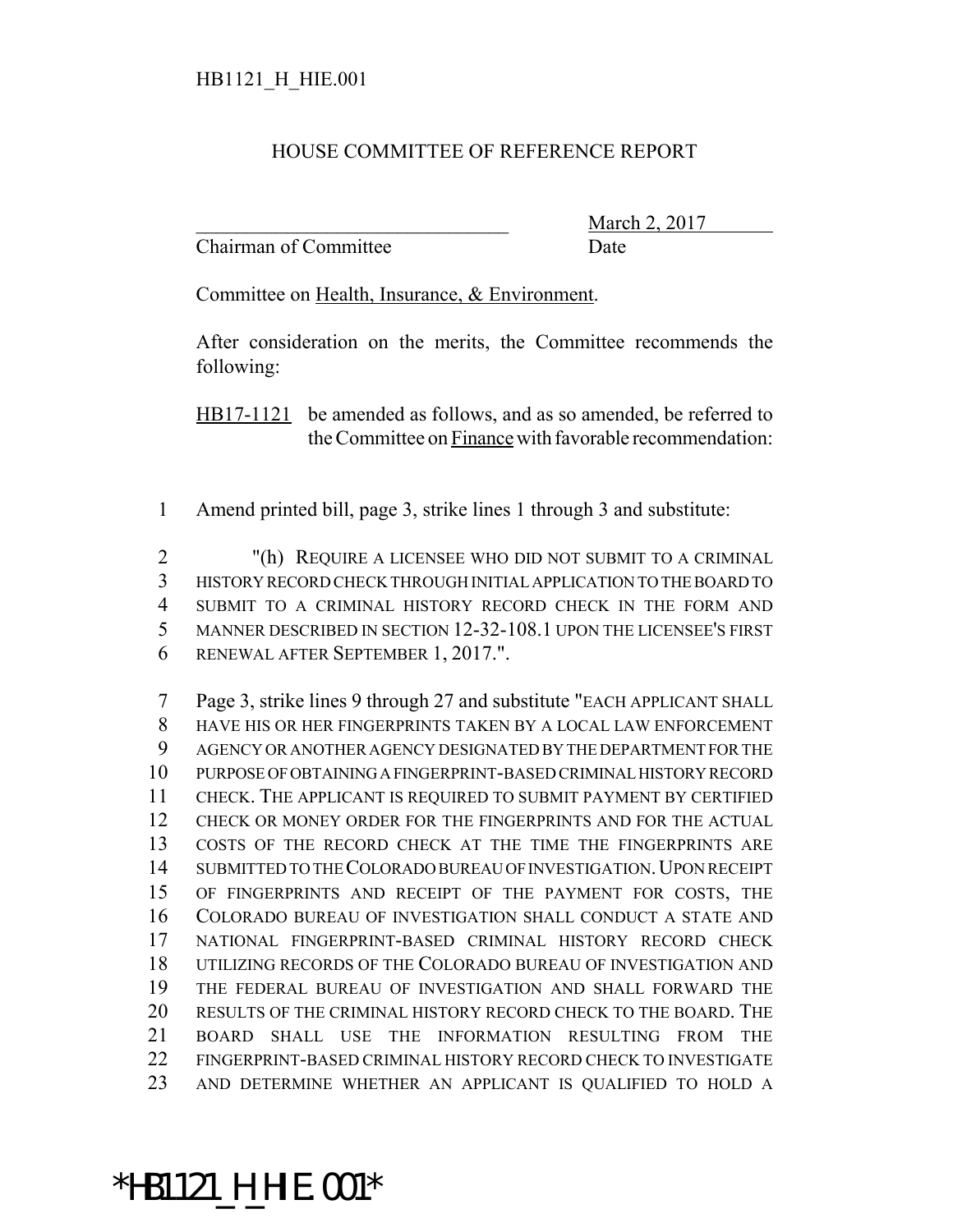- LICENSE PURSUANT TO THIS ARTICLE 32. THE BOARD MAY VERIFY THE
- INFORMATION AN APPLICANT IS REQUIRED TO SUBMIT.".
- Page 4, strike line 1.
- Page 4, line 2, strike "INVESTIGATION.".
- Page 4, after line 19, insert:

 "(3) THE CRIMINAL HISTORY RECORD CHECK REQUIREMENT SPECIFIED IN SUBSECTION (1) OF THIS SECTION DOES NOT REMOVE OR ELIMINATE ANY SEPARATE OR INDEPENDENT DUTY OF AN EMPLOYER TO EXERCISE REASONABLE CARE IN THE HIRING, SUPERVISION, AND RETENTION OF ITS EMPLOYEES.".

Page 4, strike lines 25 through 27 and substitute:

 "(j) REQUIRE A LICENSEE LICENSED PURSUANT TO SECTION 12-35-117, 12-35-117.5, 12-35-120, 12-35-121, 12-35-126, OR 12-35-127.5 WHO DID NOT SUBMIT TO A CRIMINAL HISTORY RECORD CHECK THROUGH INITIAL APPLICATION TO THE BOARD TO SUBMIT TO A CRIMINAL HISTORY RECORD CHECK IN THE FORM AND MANNER DESCRIBED IN SECTION 12-35-123.5 UPON THE LICENSEE'S FIRST RENEWAL AFTER SEPTEMBER 1, 2017.".

 Page 5, strike lines 6 through 26 and substitute "12-35-117, 12-35-117.5, 12-35-120,12-35-126, OR 12-35-127.5, EACH APPLICANT SHALL HAVE HIS OR HER FINGERPRINTS TAKEN BY A LOCAL LAW ENFORCEMENT AGENCY OR ANOTHER AGENCY DESIGNATED BY THE DEPARTMENT FOR THE PURPOSE OF OBTAINING A FINGERPRINT-BASED CRIMINAL HISTORY RECORD CHECK.THE APPLICANT IS REQUIRED TO SUBMIT PAYMENT BY CERTIFIED CHECK OR MONEY ORDER FOR THE FINGERPRINTS AND FOR THE ACTUAL COSTS OF THE RECORD CHECK AT THE TIME THE FINGERPRINTS ARE SUBMITTED TO THE COLORADO BUREAU OF INVESTIGATION. UPON RECEIPT OF FINGERPRINTS AND RECEIPT OF THE PAYMENT FOR COSTS, THE COLORADO BUREAU OF INVESTIGATION SHALL CONDUCT A STATE AND NATIONAL FINGERPRINT-BASED CRIMINAL HISTORY RECORD CHECK UTILIZING RECORDS OF THE COLORADO BUREAU OF INVESTIGATION AND THE FEDERAL BUREAU OF INVESTIGATION AND SHALL FORWARD THE RESULTS OF THE CRIMINAL HISTORY RECORD CHECK TO THE BOARD. THE BOARD SHALL USE THE INFORMATION RESULTING FROM THE FINGERPRINT-BASED

## \*HB1121\_H\_HIE.001\* -2-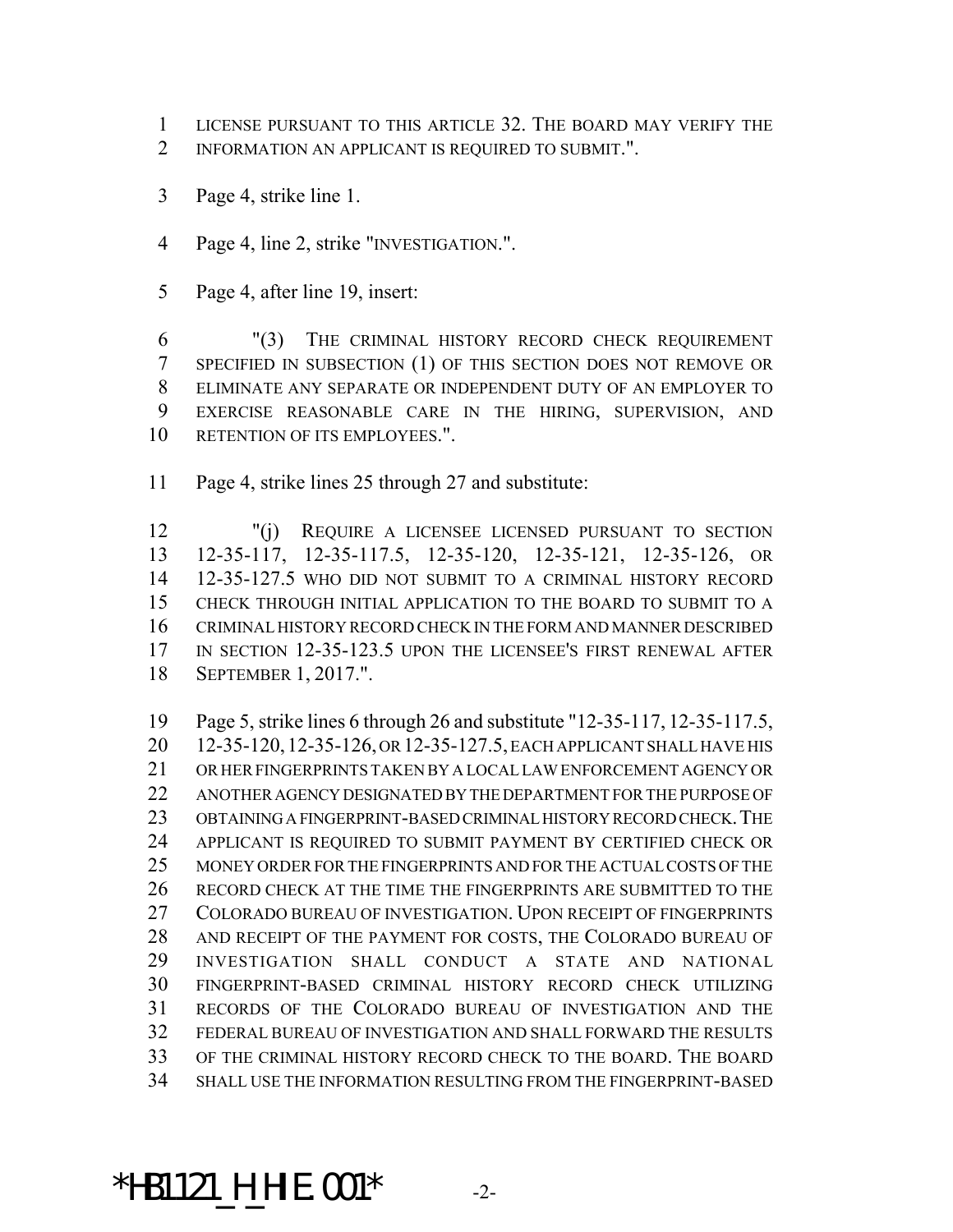CRIMINAL HISTORY RECORD CHECK TO INVESTIGATE AND DETERMINE WHETHER AN APPLICANT IS QUALIFIED TO HOLD A LICENSE PURSUANT TO THIS ARTICLE 35. THE BOARD MAY VERIFY THE INFORMATION AN APPLICANT IS REQUIRED TO SUBMIT. THE RESULTS OF THE CRIMINAL".

Page 6, after line 17, insert:

 "(3) THE CRIMINAL HISTORY RECORD CHECK REQUIREMENT SPECIFIED IN SUBSECTION (1) OF THIS SECTION DOES NOT REMOVE OR ELIMINATE ANY SEPARATE OR INDEPENDENT DUTY OF AN EMPLOYER TO EXERCISE REASONABLE CARE IN THE HIRING, SUPERVISION, AND 10 RETENTION OF ITS EMPLOYEES.".

Page 6, strike lines 23 through 25 and substitute:

 "(f) REQUIRE A LICENSEE WHO DID NOT SUBMIT TO A CRIMINAL HISTORY RECORD CHECK THROUGH INITIAL APPLICATION TO THE BOARD TO SUBMIT TO A CRIMINAL HISTORY RECORD CHECK IN THE FORM AND MANNER DESCRIBED IN SECTION 12-36-111(3) UPON THE LICENSEE'S FIRST RENEWAL AFTER SEPTEMBER 1, 2017.".

- Page 6, line 26, strike "(3)" and substitute "(3), (4), and (5) as follows:".
- Page 6, strike line 27.

 Page 7, strike lines 4 through 24 and substitute "EACH APPLICANT SHALL HAVE HIS OR HER FINGERPRINTS TAKEN BY A LOCAL LAW ENFORCEMENT AGENCY OR ANOTHER AGENCY DESIGNATED BY THE DEPARTMENT FOR THE PURPOSE OF OBTAINING A FINGERPRINT-BASED CRIMINAL HISTORY RECORD CHECK. THE APPLICANT IS REQUIRED TO SUBMIT PAYMENT BY CERTIFIED CHECK OR MONEY ORDER FOR THE FINGERPRINTS AND FOR THE ACTUAL COSTS OF THE RECORD CHECK AT THE TIME THE FINGERPRINTS ARE 26 SUBMITTED TO THE COLORADO BUREAU OF INVESTIGATION. UPON RECEIPT 27 OF FINGERPRINTS AND RECEIPT OF THE PAYMENT FOR COSTS, THE COLORADO BUREAU OF INVESTIGATION SHALL CONDUCT A STATE AND NATIONAL FINGERPRINT-BASED CRIMINAL HISTORY RECORD CHECK UTILIZING RECORDS OF THE COLORADO BUREAU OF INVESTIGATION AND THE FEDERAL BUREAU OF INVESTIGATION AND SHALL FORWARD THE RESULTS OF THE CRIMINAL HISTORY RECORD CHECK TO THE BOARD. THE BOARD SHALL USE THE INFORMATION RESULTING FROM THE FINGERPRINT-BASED CRIMINAL HISTORY RECORD CHECK TO INVESTIGATE

#### \*HB1121\_H\_HIE.001\* -3-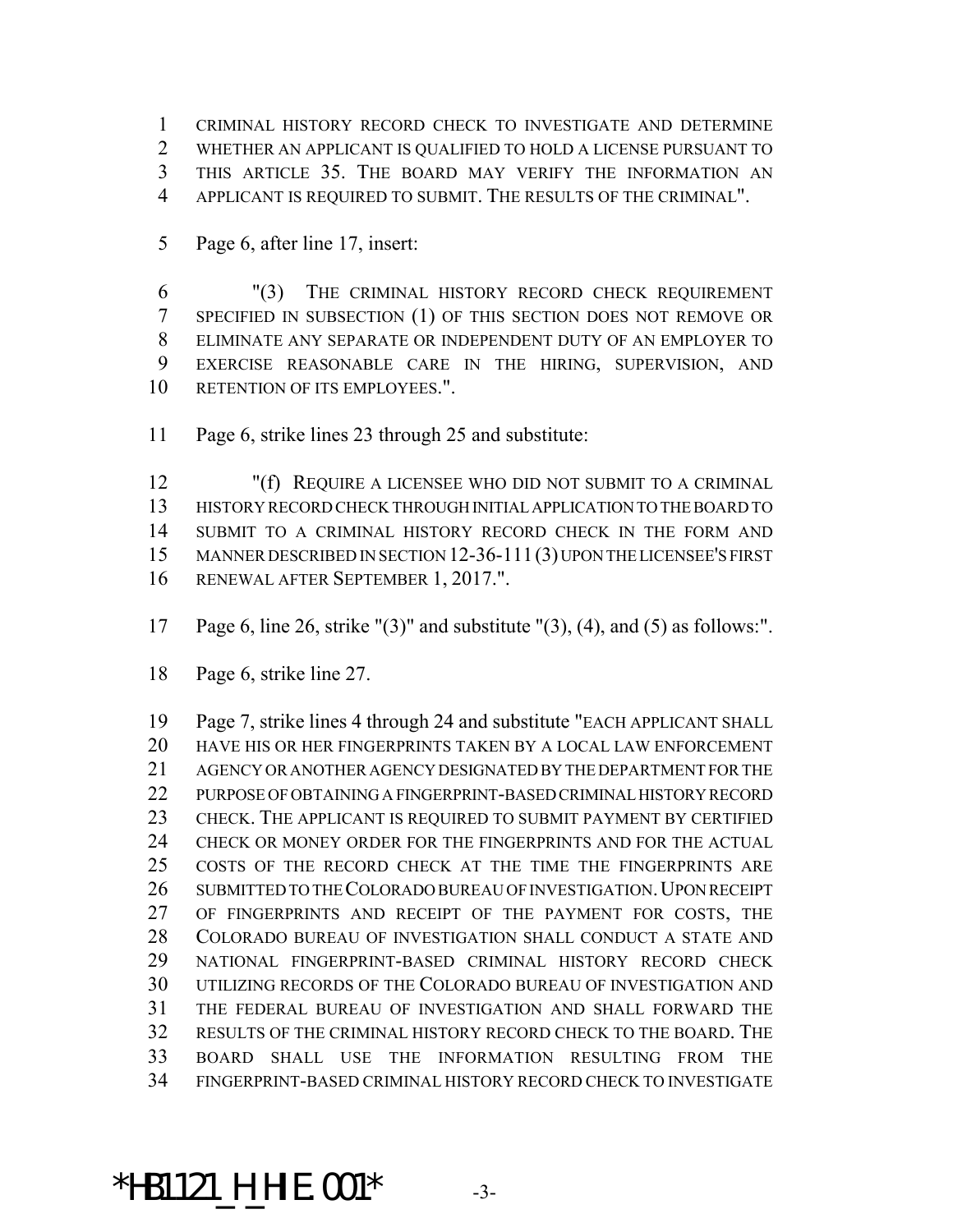AND DETERMINE WHETHER AN APPLICANT IS QUALIFIED TO HOLD A LICENSE PURSUANT TO THIS ARTICLE 36. THE BOARD MAY VERIFY THE INFORMATION AN APPLICANT IS REQUIRED TO SUBMIT. THE RESULTS OF THE CRIMINAL HISTORY RECORD CHECK".

Page 8, after line 14, insert:

 "(5) THE CRIMINAL HISTORY RECORD CHECK REQUIREMENT SPECIFIED IN SUBSECTION (3) OF THIS SECTION DOES NOT REMOVE OR ELIMINATE ANY SEPARATE OR INDEPENDENT DUTY OF AN EMPLOYER TO EXERCISE REASONABLE CARE IN THE HIRING, SUPERVISION, AND 10 RETENTION OF ITS EMPLOYEES.".

Page 8, strike lines 19 through 21 and substitute:

 "(l) (I) (D) TO REQUIRE A LICENSEE WHO DID NOT SUBMIT TO A CRIMINAL HISTORY RECORD CHECK THROUGH INITIAL APPLICATION TO THE BOARD TO SUBMIT TO A CRIMINAL HISTORY RECORD CHECK IN THE FORM AND MANNER DESCRIBED IN SECTION 12-38-115.5 UPON THE LICENSEE'S FIRST RENEWAL AFTER SEPTEMBER 1, 2017.".

Page 9, strike lines 2 through 15 and substitute:

 "(III) REQUIRE AN APPLICANT FOR LICENSURE UNDER THE COMPACT TO HAVE HIS OR HER FINGERPRINTS TAKEN BY A LOCAL LAW ENFORCEMENT AGENCY OR ANOTHER AGENCY DESIGNATED BY THE DEPARTMENT FOR THE PURPOSE OF OBTAINING A FINGERPRINT-BASED CRIMINAL HISTORY RECORD CHECK. THE APPLICANT IS REQUIRED TO SUBMIT PAYMENT BY CERTIFIED CHECK OR MONEY ORDER FOR THE FINGERPRINTS AND FOR THE ACTUAL COSTS OF THE RECORD CHECK AT THE TIME THE FINGERPRINTS ARE SUBMITTED TO THE COLORADO BUREAU OF INVESTIGATION. UPON RECEIPT OF FINGERPRINTS AND RECEIPT OF THE PAYMENT FOR COSTS, THE COLORADO BUREAU OF INVESTIGATION SHALL CONDUCT A STATE AND NATIONAL FINGERPRINT-BASED CRIMINAL HISTORY RECORD CHECK UTILIZING RECORDS OF THE COLORADO BUREAU OF INVESTIGATION AND THE FEDERAL BUREAU OF INVESTIGATION AND SHALL FORWARD THE RESULTS OF THE CRIMINAL HISTORY RECORD CHECK TO THE BOARD. THE BOARD SHALL USE THE INFORMATION RESULTING FROM THE FINGERPRINT-BASED CRIMINAL HISTORY RECORD CHECK TO INVESTIGATE AND DETERMINE WHETHER AN APPLICANT IS QUALIFIED TO HOLD A LICENSE PURSUANT TO THE COMPACT. THE BOARD MAY VERIFY THE

#### \*HB1121\_H\_HIE.001\* -4-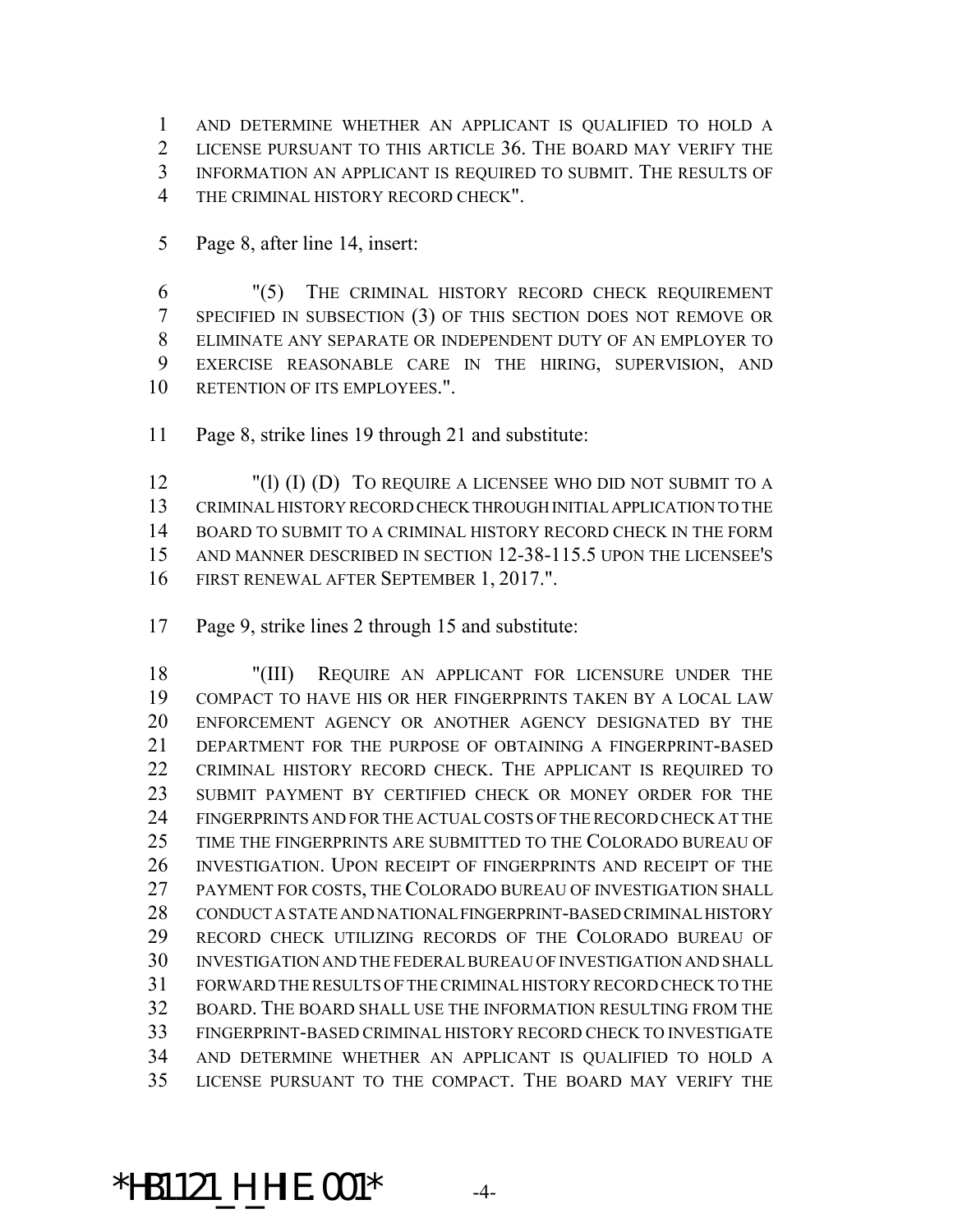INFORMATION AN APPLICANT IS REQUIRED TO SUBMIT. THE RESULTS OF THE CRIMINAL".

 Page 9, line 17, strike "PUBLIC" and substitute "PUBLIC, THE INTERSTATE COMMISSION OF NURSE LICENSURE COMPACT ADMINISTRATORS,".

Page 9, strike lines 24 and 25 and substitute:

 "(n) TO FINE EMPLOYERS THAT FAIL TO REPORT AS REQUIRED BY SECTION 12-38-116.5 (3)(b)(I) NOT LESS THAN FIVE HUNDRED DOLLARS AND NOT MORE THAN FIVE THOUSAND DOLLARS FOR EACH VIOLATION.".

 Page 10, strike lines 4 through 24 and substitute "EACH APPLICANT SHALL HAVE HIS OR HER FINGERPRINTS TAKEN BY A LOCAL LAW ENFORCEMENT AGENCY OR ANOTHER AGENCY DESIGNATED BY THE DEPARTMENT FOR THE PURPOSE OF OBTAINING A FINGERPRINT-BASED CRIMINAL HISTORY RECORD CHECK. THE APPLICANT IS REQUIRED TO SUBMIT PAYMENT BY CERTIFIED CHECK OR MONEY ORDER FOR THE FINGERPRINTS AND FOR THE ACTUAL COSTS OF THE RECORD CHECK AT THE TIME THE FINGERPRINTS ARE 16 SUBMITTED TO THE COLORADO BUREAU OF INVESTIGATION. UPON RECEIPT 17 OF FINGERPRINTS AND RECEIPT OF THE PAYMENT FOR COSTS, THE COLORADO BUREAU OF INVESTIGATION SHALL CONDUCT A STATE AND NATIONAL FINGERPRINT-BASED CRIMINAL HISTORY RECORD CHECK UTILIZING RECORDS OF THE COLORADO BUREAU OF INVESTIGATION AND THE FEDERAL BUREAU OF INVESTIGATION AND SHALL FORWARD THE 22 RESULTS OF THE CRIMINAL HISTORY RECORD CHECK TO THE BOARD. THE BOARD SHALL USE THE INFORMATION RESULTING FROM THE FINGERPRINT-BASED CRIMINAL HISTORY RECORD CHECK TO INVESTIGATE AND DETERMINE WHETHER AN APPLICANT IS QUALIFIED TO HOLD A LICENSE PURSUANT TO THIS ARTICLE 38. THE BOARD MAY VERIFY THE INFORMATION AN APPLICANT IS REQUIRED TO SUBMIT. THE RESULTS OF THE CRIMINAL HISTORY RECORD CHECK".

Page 11, after line 14, insert:

 "(3) THE CRIMINAL HISTORY RECORD CHECK REQUIREMENT SPECIFIED IN SUBSECTION (1) OF THIS SECTION DOES NOT REMOVE OR ELIMINATE ANY SEPARATE OR INDEPENDENT DUTY OF AN EMPLOYER TO EXERCISE REASONABLE CARE IN THE HIRING, SUPERVISION, AND RETENTION OF ITS EMPLOYEES.

### \*HB1121\_H\_HIE.001\* -5-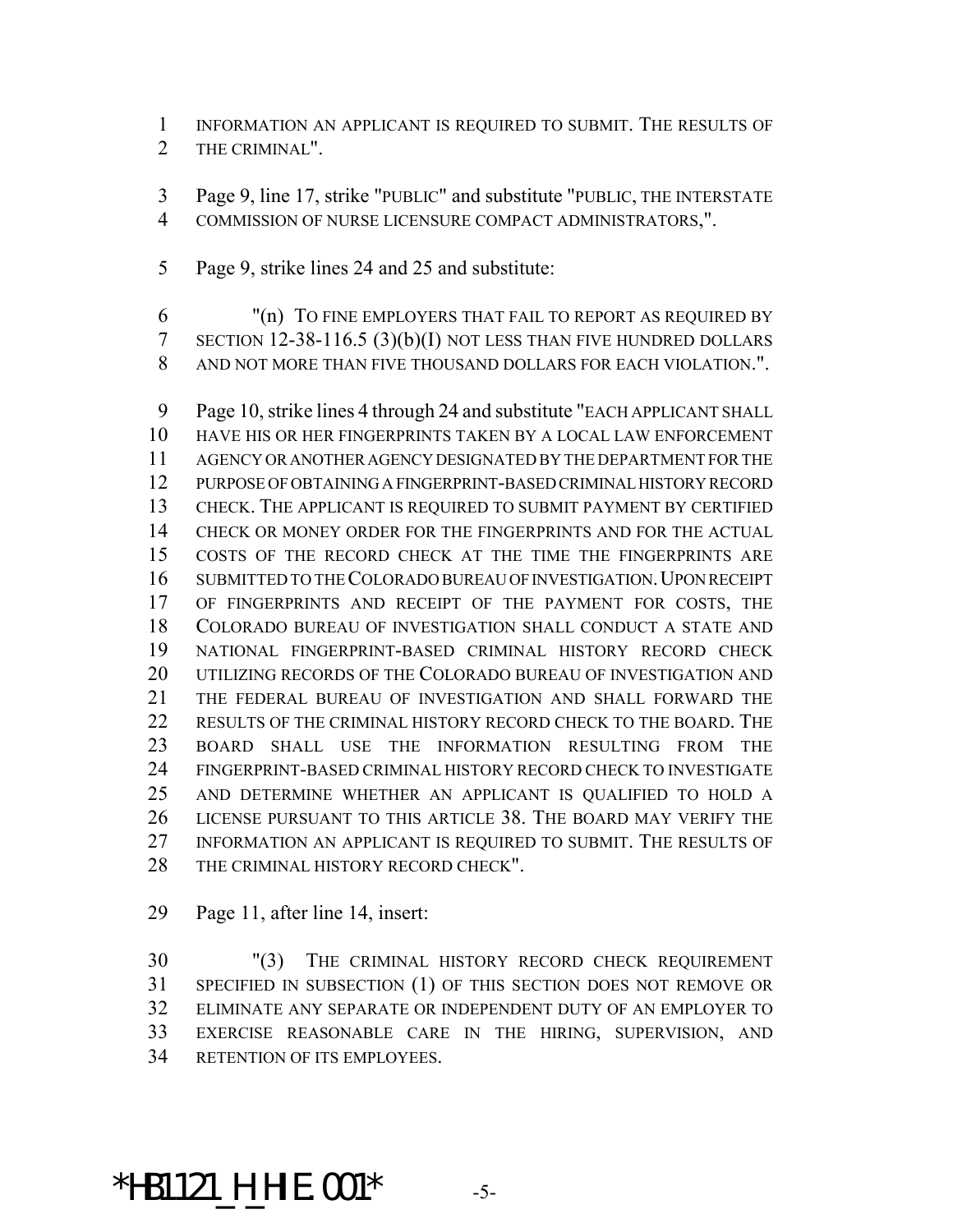**SECTION 9.** In Colorado Revised Statutes, 12-38-117, **amend** 2 (1) introductory portion and  $(1)(j)$  as follows:

 **12-38-117. Grounds for discipline.** (1) "Grounds for discipline", 4 as used in this article ARTICLE 38, means any action by any person who:

5 (j) (I) Has a physical or mental disability which renders him unable to practice nursing with reasonable skill and safety to the patients 7 and which may endanger the health or safety of persons under his care; FAILS TO NOTIFY THE BOARD OF A PHYSICAL OR MENTAL ILLNESS OR CONDITION THAT AFFECTS THE PERSON'S ABILITY TO TREAT CLIENTS WITH REASONABLE SKILL AND SAFETY OR THAT MAY ENDANGER THE HEALTH OR 11 SAFETY OF PERSONS UNDER HIS OR HER CARE;

**(II)** FAILS TO ACT WITHIN THE LIMITATIONS CREATED BY A PHYSICAL OR MENTAL ILLNESS OR CONDITION THAT RENDERS THE PERSON UNABLE TO TREAT CLIENTS WITH REASONABLE SKILL AND SAFETY OR THAT MAY ENDANGER THE HEALTH OR SAFETY OF PERSONS UNDER HIS OR HER CARE; OR

 (III) FAILS TO COMPLY WITH THE LIMITATIONS AGREED TO UNDER A CONFIDENTIAL AGREEMENT ENTERED INTO PURSUANT TO SECTION 12-38-117.5;

 **SECTION 10.** In Colorado Revised Statutes, **add** 12-38-117.5 as follows:

 **12-38-117.5. Confidential agreements to limit practice - violation grounds for discipline.** (1) IF A PROFESSIONAL NURSE, PRACTICAL NURSE, OR RETIRED VOLUNTEER NURSE SUFFERS FROM A PHYSICAL OR MENTAL ILLNESS OR CONDITION THAT RENDERS THE LICENSEE UNABLE TO PRACTICE AS A PROFESSIONAL NURSE, PRACTICAL NURSE, OR RETIRED VOLUNTEER NURSE WITH REASONABLE SKILL AND WITH SAFETY TO PATIENTS, THE PROFESSIONAL NURSE, PRACTICAL NURSE, OR RETIRED VOLUNTEER NURSE SHALL NOTIFY THE BOARD OF THE ILLNESS OR CONDITION IN A MANNER AND WITHIN A PERIOD DETERMINED BY THE BOARD. THE BOARD MAY REQUIRE THE LICENSEE TO SUBMIT TO AN EXAMINATION OR REFER THE LICENSEE TO A PEER HEALTH ASSISTANCE PROGRAM PURSUANT TO SECTION 12-38-131 TO EVALUATE THE EXTENT OF THE ILLNESS OR CONDITION AND ITS IMPACT ON THE LICENSEE'S ABILITY TO PRACTICE WITH REASONABLE SKILL AND WITH SAFETY TO PATIENTS.

 (2) (a) UPON DETERMINING THAT A PROFESSIONAL NURSE, PRACTICAL NURSE, OR RETIRED VOLUNTEER NURSE WITH A PHYSICAL OR MENTAL ILLNESS OR CONDITION IS ABLE TO RENDER LIMITED NURSING SERVICES WITH REASONABLE SKILL AND WITH SAFETY TO PATIENTS, THE BOARD MAY ENTER INTO A CONFIDENTIAL AGREEMENT WITH THE PROFESSIONAL NURSE, PRACTICAL NURSE, OR RETIRED VOLUNTEER NURSE

### \*HB1121\_H\_HIE.001\* -6-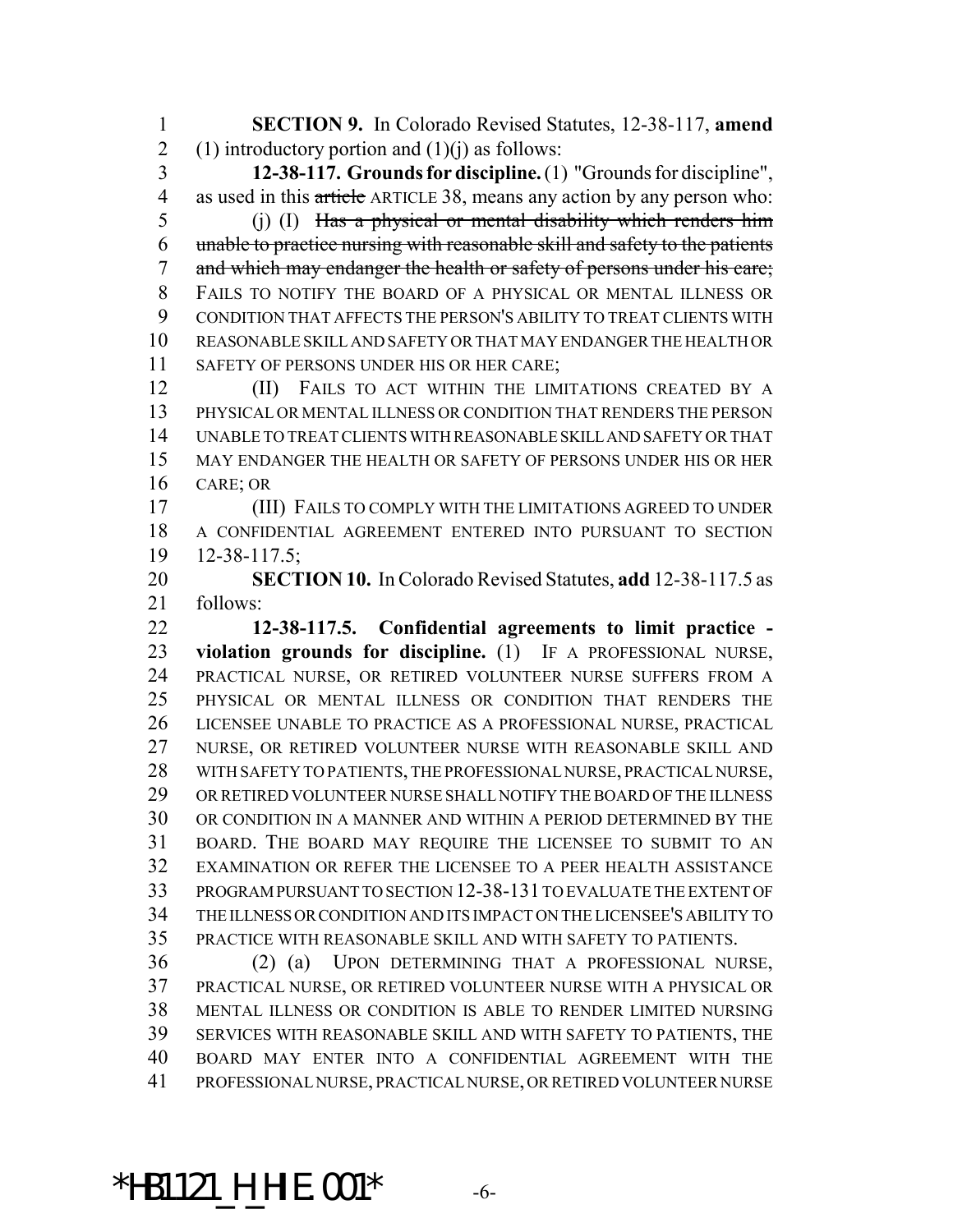IN WHICH THE PROFESSIONAL NURSE, PRACTICAL NURSE, OR RETIRED VOLUNTEER NURSE AGREES TO LIMIT HIS OR HER PRACTICE BASED ON THE RESTRICTION IMPOSED BY THE ILLNESS OR CONDITION, AS DETERMINED BY THE BOARD.

 (b) AS PART OF THE AGREEMENT, THE LICENSEE SHALL BE SUBJECT TO PERIODIC REEVALUATIONS OR MONITORING AS DETERMINED APPROPRIATE BY THE BOARD. THE BOARD MAY REFER THE LICENSEE TO THE PEER ASSISTANCE HEALTH PROGRAM FOR REEVALUATION OR MONITORING.

 (c) THE PARTIES MAY MODIFY OR DISSOLVE THE AGREEMENT AS NECESSARY BASED ON THE RESULTS OF THE REEVALUATION OR OF MONITORING.

 (3) BY ENTERING INTO THE AGREEMENT WITH THE BOARD PURSUANT TO THIS SECTION TO LIMIT HIS OR HER PRACTICE, THE LICENSEE IS NOT ENGAGING IN AN ACT THAT WOULD BE GROUNDS FOR DISCIPLINE, AND THE AGREEMENT IS AN ADMINISTRATIVE ACTION AND IS NOT A RESTRICTION OR DISCIPLINE BY THE BOARD. HOWEVER, IF THE LICENSEE FAILS TO COMPLY WITH THE TERMS OF AN AGREEMENT ENTERED INTO PURSUANT TO THIS SECTION, THE FAILURE IS GROUNDS FOR DISCIPLINE PURSUANT TO SECTION 12-38-117 (1)(j)(III), AND THE LICENSEE IS 21 SUBJECT TO DISCIPLINE IN ACCORDANCE WITH SECTION 12-38-116.5.

22 (4) THIS SECTION DOES NOT APPLY TO A LICENSEE SUBJECT TO 23 DISCIPLINE AS DESCRIBED IN SECTION 12-38-117 (1)(i).".

- Renumber succeeding sections accordingly.
- Page 13, line 15, strike "and (4.7)".

 Page 13, strike lines 17 through 22 and substitute "(4.5) THE BOARD MAY REQUIRE A CERTIFICATE HOLDER WHO DID NOT SUBMIT TO A CRIMINAL HISTORY RECORD CHECK THROUGH INITIAL APPLICATION TO THE BOARD TO

SUBMIT TO A CRIMINAL HISTORY RECORD CHECK IN THE FORM AND

MANNER DESCRIBED IN SECTION 12-38.1-106.5 UPON THE CERTIFICATE

- HOLDER'S FIRST RENEWAL AFTER SEPTEMBER 1, 2017.".
- Page 14, strike lines 2 through 21 and substitute "APPLICANT SHALL HAVE
- HIS OR HER FINGERPRINTS TAKEN BY A LOCAL LAW ENFORCEMENT AGENCY
- OR ANOTHER AGENCY DESIGNATED BY THE DEPARTMENT FOR THE PURPOSE
- OF OBTAINING A FINGERPRINT-BASED CRIMINAL HISTORY RECORD CHECK.
- THE APPLICANT IS REQUIRED TO SUBMIT PAYMENT BY CERTIFIED CHECK OR
- MONEY ORDER FOR THE FINGERPRINTS AND FOR THE ACTUAL COSTS OF THE

# \*HB1121\_H\_HIE.001\* -7-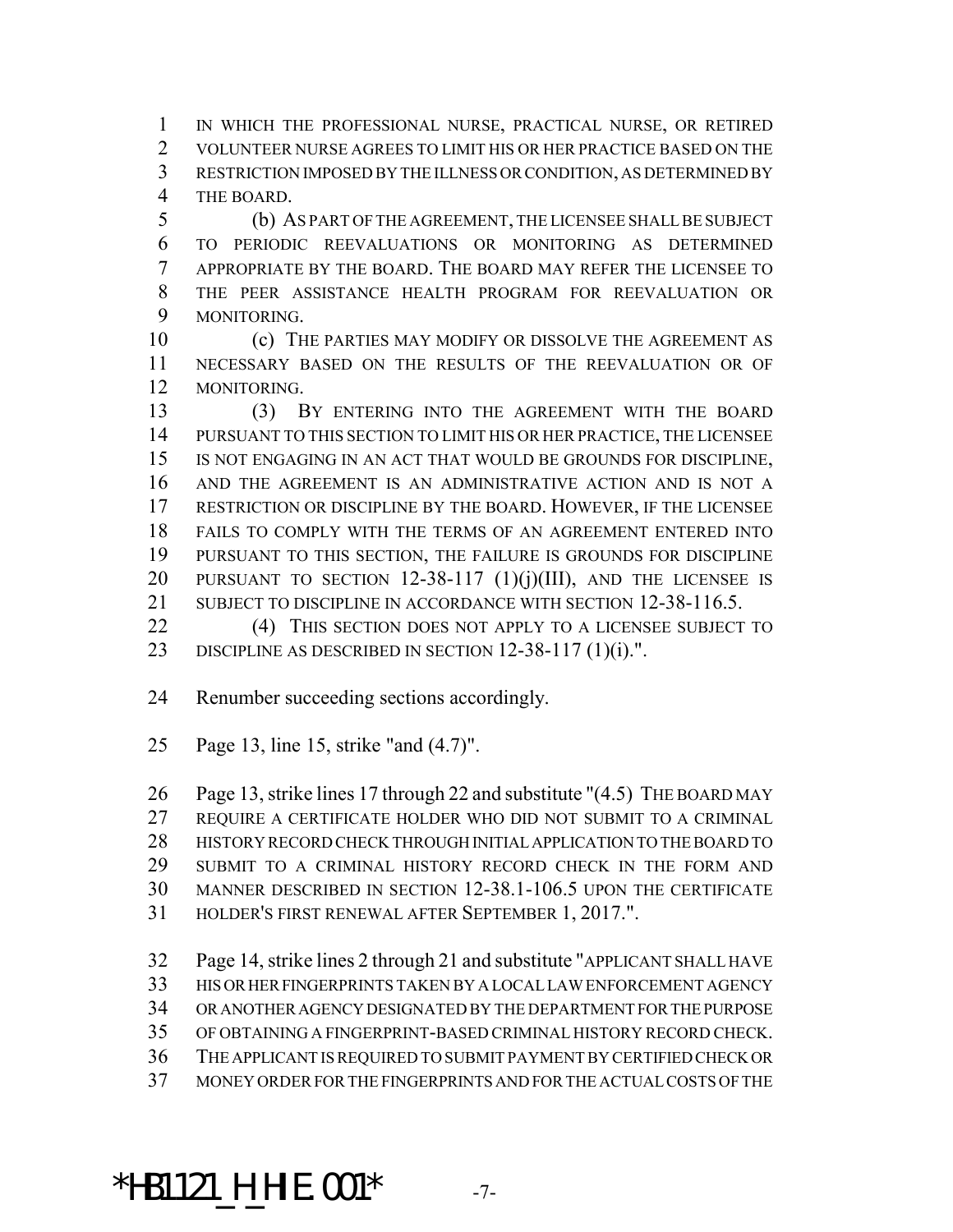RECORD CHECK AT THE TIME THE FINGERPRINTS ARE SUBMITTED TO THE 2 COLORADO BUREAU OF INVESTIGATION. UPON RECEIPT OF FINGERPRINTS AND RECEIPT OF THE PAYMENT FOR COSTS, THE COLORADO BUREAU OF INVESTIGATION SHALL CONDUCT A STATE AND NATIONAL FINGERPRINT-BASED CRIMINAL HISTORY RECORD CHECK UTILIZING RECORDS OF THE COLORADO BUREAU OF INVESTIGATION AND THE FEDERAL BUREAU OF INVESTIGATION AND SHALL FORWARD THE RESULTS OF THE CRIMINAL HISTORY RECORD CHECK TO THE BOARD. THE BOARD SHALL USE THE INFORMATION RESULTING FROM THE FINGERPRINT-BASED CRIMINAL HISTORY RECORD CHECK TO INVESTIGATE AND DETERMINE WHETHER AN APPLICANT IS QUALIFIED TO HOLD A LICENSE PURSUANT TO THIS ARTICLE 38.1. THE BOARD MAY VERIFY THE INFORMATION AN APPLICANT IS REQUIRED TO SUBMIT. THE RESULTS OF".

Page 15, after line 12, insert:

 "(3) THE CRIMINAL HISTORY RECORD CHECK REQUIREMENT SPECIFIED IN SUBSECTION (1) OF THIS SECTION DOES NOT REMOVE OR ELIMINATE ANY SEPARATE OR INDEPENDENT DUTY OF AN EMPLOYER TO EXERCISE REASONABLE CARE IN THE HIRING, SUPERVISION, AND RETENTION OF ITS EMPLOYEES.

 **SECTION 14.** In Colorado Revised Statutes, 12-38.1-114, **repeal** 21  $(12)$  as follows:

 **12-38.1-114. Disciplinary proceedings - hearing officers.** 23 (12) An employer of a nurse aide shall report to the board any 24 disciplinary action taken against the nurse aide or any resignation in lieu 25 of a disciplinary action for conduct which constitutes a violation of this article.".

Renumber succeeding sections accordingly.

 Page 15, line 16, strike "ACTION" and substitute "VIOLATION OF THIS ARTICLE 38.1".

Page 15, strike line 27 and substitute:

 "(o) TO REQUIRE A LICENSEE WHO DID NOT SUBMIT TO A CRIMINAL HISTORY RECORD CHECK THROUGH INITIAL APPLICATION TO THE BOARD TO SUBMIT TO A CRIMINAL HISTORY RECORD CHECK IN THE FORM AND MANNER DESCRIBED IN SECTION 12-40-107.2 (2)(b)(V) OR 12-40-108 (4),

### \*HB1121\_H\_HIE.001\* -8-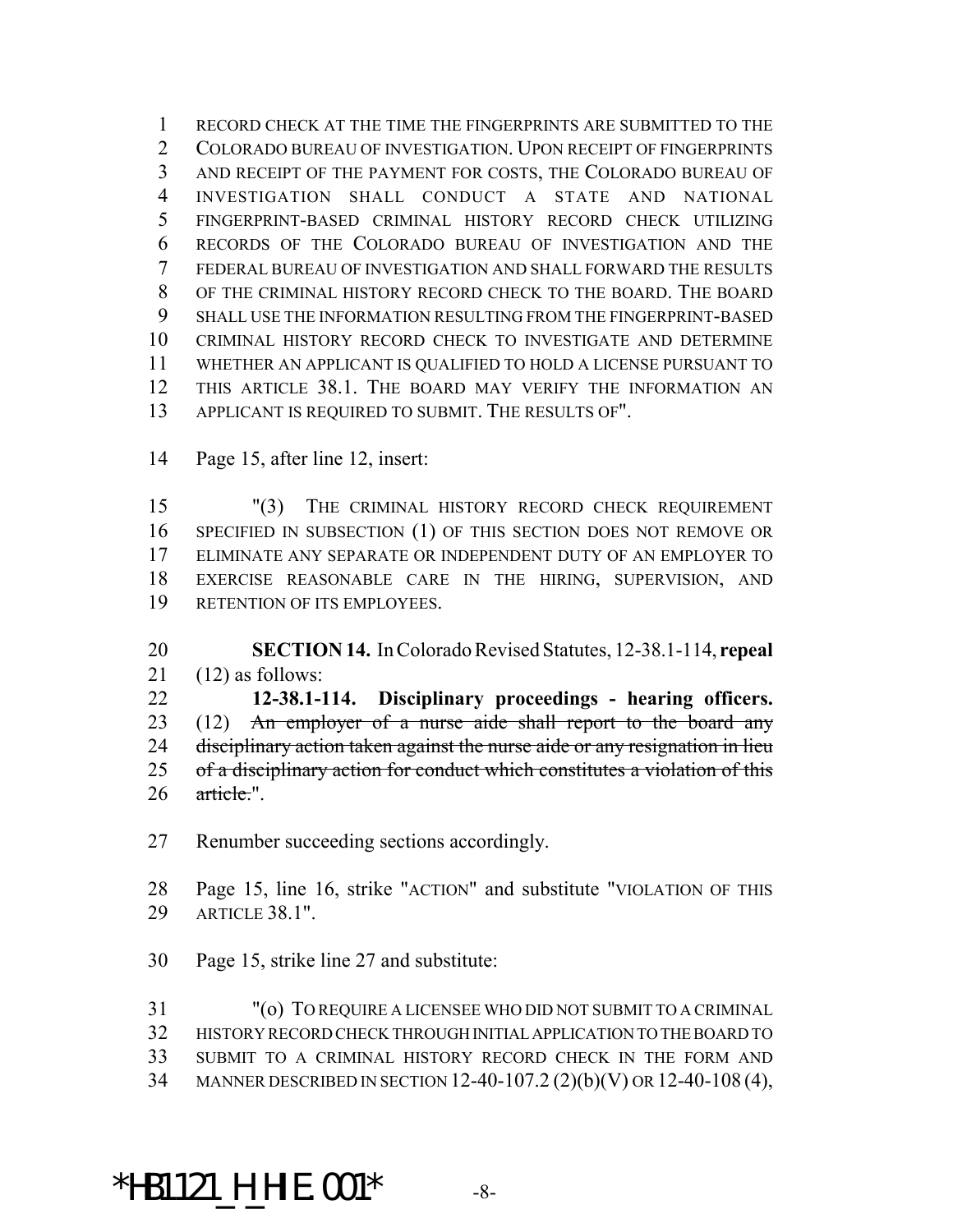AS APPLICABLE, UPON THE LICENSEE'S FIRST RENEWAL AFTER SEPTEMBER 1, 2017.".

- Page 16, strike lines 1 through 3.
- 4 Page 16, line 5, strike " $(2)(b)(V)$  and  $(7)$ " and substitute " $(2)(b)(V)$ ,  $(7)$ , and (8)".
- Page 16, strike lines 15 through 27 and substitute:

 "(V) ON AND AFTER SEPTEMBER 1, 2017, HAVE HIS OR HER FINGERPRINTS TAKEN BY A LOCAL LAW ENFORCEMENT AGENCY OR ANOTHER AGENCY DESIGNATED BY THE DEPARTMENT FOR THE PURPOSE OF OBTAINING A FINGERPRINT-BASED CRIMINAL HISTORY RECORD CHECK.THE APPLICANT IS REQUIRED TO SUBMIT PAYMENT BY CERTIFIED CHECK OR MONEY ORDER FOR THE FINGERPRINTS AND FOR THE ACTUAL COSTS OF THE RECORD CHECK AT THE TIME THE FINGERPRINTS ARE SUBMITTED TO THE COLORADO BUREAU OF INVESTIGATION. UPON RECEIPT OF FINGERPRINTS AND RECEIPT OF THE PAYMENT FOR COSTS, THE COLORADO BUREAU OF INVESTIGATION SHALL CONDUCT A STATE AND NATIONAL FINGERPRINT-BASED CRIMINAL HISTORY RECORD CHECK UTILIZING RECORDS OF THE COLORADO BUREAU OF INVESTIGATION AND THE FEDERAL BUREAU OF INVESTIGATION AND SHALL FORWARD THE RESULTS OF THE CRIMINAL HISTORY RECORD CHECK TO THE BOARD. THE BOARD SHALL USE THE INFORMATION RESULTING FROM THE FINGERPRINT-BASED 22 CRIMINAL HISTORY RECORD CHECK TO INVESTIGATE AND DETERMINE WHETHER AN APPLICANT IS QUALIFIED TO HOLD A LICENSE PURSUANT TO THIS ARTICLE 40. THE BOARD MAY VERIFY THE INFORMATION AN APPLICANT IS REQUIRED TO SUBMIT. THE RESULTS OF THE CRIMINAL HISTORY RECORD CHECK ARE CONFIDENTIAL. THE BOARD SHALL NOT RELEASE THE RESULTS TO THE PUBLIC OR OTHER STATE LICENSING BOARDS.".

- Page 17, strike lines 1 through 10.
- Page 17, after line 25, insert:

 "(8) THE CRIMINAL HISTORY RECORD CHECK REQUIREMENT SPECIFIED IN SUBSECTION  $(2)(b)(V)$  OF THIS SECTION DOES NOT REMOVE OR ELIMINATE ANY SEPARATE OR INDEPENDENT DUTY OF AN EMPLOYER TO EXERCISE REASONABLE CARE IN THE HIRING, SUPERVISION, AND

#### \*HB1121\_H\_HIE.001\* -9-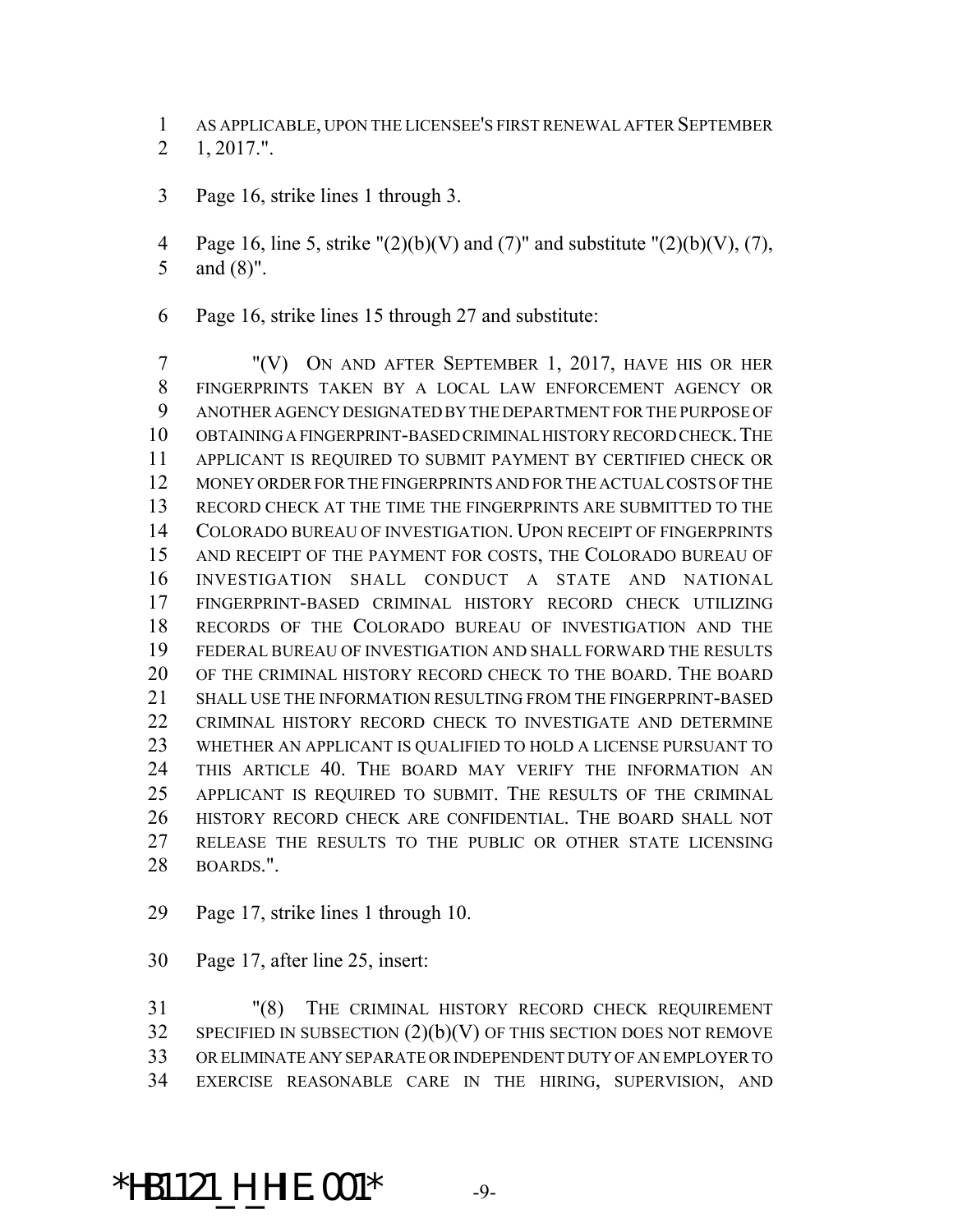- RETENTION OF ITS EMPLOYEES.".
- 2 Page 17, line 26, strike " $(4)$ " and substitute " $(4)$ ,  $(5)$ , and  $(6)$  as follows:".
- Page 17, strike line 27.

 Page 18, strike lines 4 through 23 and substitute "HAVE HIS OR HER FINGERPRINTS TAKEN BY A LOCAL LAW ENFORCEMENT AGENCY OR ANOTHER AGENCY DESIGNATED BY THE DEPARTMENT FOR THE PURPOSE OF OBTAINING A FINGERPRINT-BASED CRIMINAL HISTORY RECORD CHECK.THE APPLICANT IS REQUIRED TO SUBMIT PAYMENT BY CERTIFIED CHECK OR MONEY ORDER FOR THE FINGERPRINTS AND FOR THE ACTUAL COSTS OF THE RECORD CHECK AT THE TIME THE FINGERPRINTS ARE SUBMITTED TO THE COLORADO BUREAU OF INVESTIGATION. UPON RECEIPT OF FINGERPRINTS AND RECEIPT OF THE PAYMENT FOR COSTS, THE COLORADO BUREAU OF INVESTIGATION SHALL CONDUCT A STATE AND NATIONAL FINGERPRINT-BASED CRIMINAL HISTORY RECORD CHECK UTILIZING RECORDS OF THE COLORADO BUREAU OF INVESTIGATION AND THE FEDERAL BUREAU OF INVESTIGATION AND SHALL FORWARD THE RESULTS OF THE CRIMINAL HISTORY RECORD CHECK TO THE BOARD. THE BOARD SHALL USE THE INFORMATION RESULTING FROM THE FINGERPRINT-BASED CRIMINAL HISTORY RECORD CHECK TO INVESTIGATE AND DETERMINE WHETHER AN APPLICANT IS QUALIFIED TO HOLD A LICENSE PURSUANT TO THIS ARTICLE 40. THE BOARD MAY VERIFY THE INFORMATION AN APPLICANT IS REQUIRED TO SUBMIT. THE RESULTS OF THE CRIMINAL".

Page 19, after line 14, insert:

 "(6) THE CRIMINAL HISTORY RECORD CHECK REQUIREMENT SPECIFIED IN SUBSECTION (4) OF THIS SECTION DOES NOT REMOVE OR ELIMINATE ANY SEPARATE OR INDEPENDENT DUTY OF AN EMPLOYER TO EXERCISE REASONABLE CARE IN THE HIRING, SUPERVISION, AND RETENTION OF ITS EMPLOYEES.".

Page 19, strike lines 19 through 21 and substitute:

 "(n) REQUIRE A LICENSEE WHO DID NOT SUBMIT TO A CRIMINAL HISTORY RECORD CHECK THROUGH INITIAL APPLICATION TO THE BOARD TO SUBMIT TO A CRIMINAL HISTORY RECORD CHECK IN THE FORM AND MANNER DESCRIBED IN SECTION 12-64-110.3 UPON THE LICENSEE'S FIRST RENEWAL AFTER SEPTEMBER 1, 2017.".

# \*HB1121\_H\_HIE.001\* -10-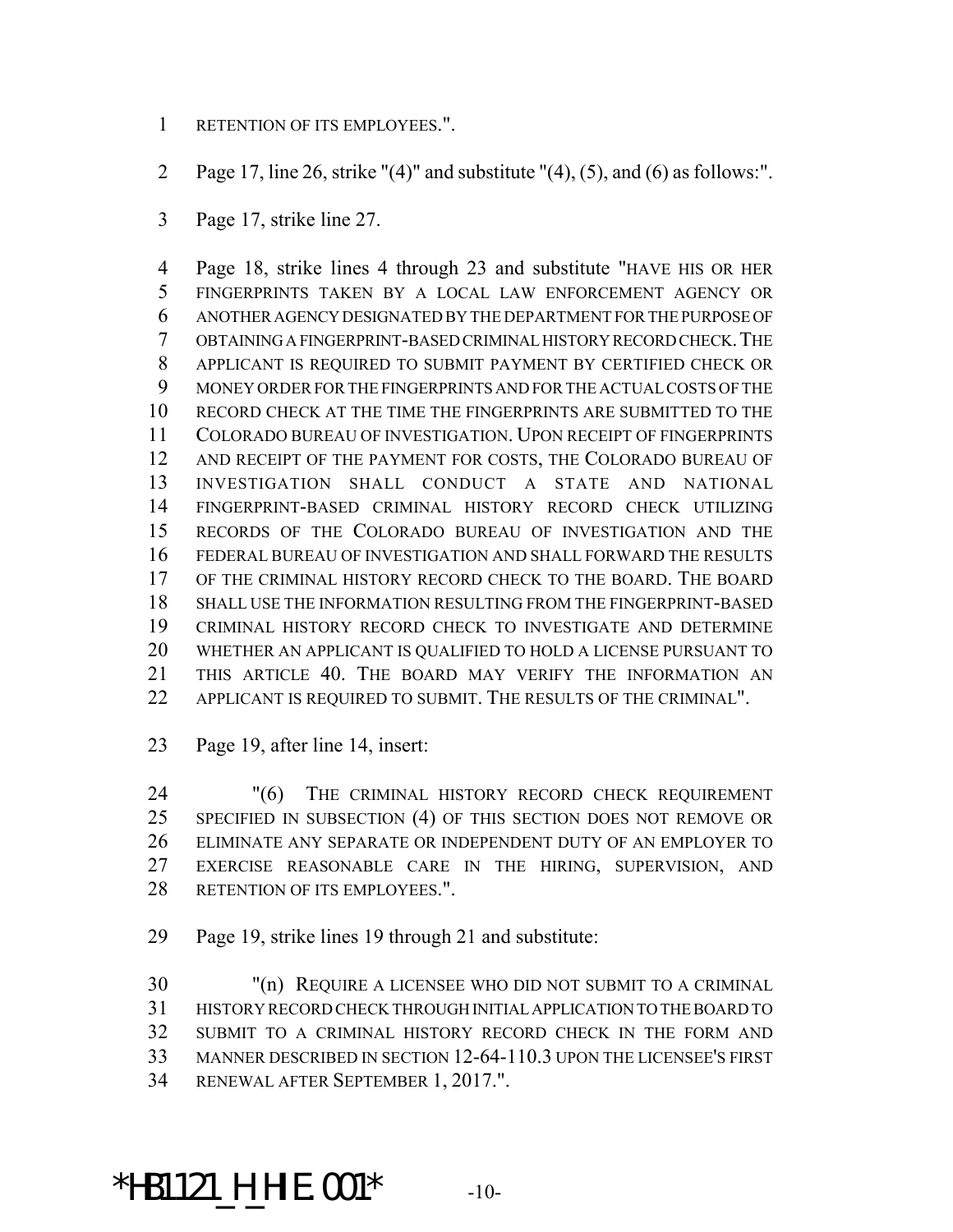Page 20, strike lines 17 through 27 and substitute "EACH APPLICANT SHALL HAVE HIS OR HER FINGERPRINTS TAKEN BY A LOCAL LAW ENFORCEMENT AGENCY OR ANOTHER AGENCY DESIGNATED BY THE DEPARTMENT FOR THE PURPOSE OF OBTAINING A FINGERPRINT-BASED CRIMINAL HISTORY RECORD CHECK. THE APPLICANT IS REQUIRED TO SUBMIT PAYMENT BY CERTIFIED CHECK OR MONEY ORDER FOR THE FINGERPRINTS AND FOR THE ACTUAL COSTS OF THE RECORD CHECK AT THE TIME THE FINGERPRINTS ARE SUBMITTED TO THE COLORADO BUREAU OF INVESTIGATION. UPON RECEIPT OF FINGERPRINTS AND RECEIPT OF THE PAYMENT FOR COSTS, THE COLORADO BUREAU OF INVESTIGATION SHALL CONDUCT A STATE AND NATIONAL FINGERPRINT-BASED CRIMINAL HISTORY RECORD CHECK UTILIZING RECORDS OF THE COLORADO BUREAU OF INVESTIGATION AND THE FEDERAL BUREAU OF INVESTIGATION AND SHALL FORWARD THE RESULTS OF THE CRIMINAL HISTORY RECORD CHECK TO THE BOARD. THE BOARD SHALL USE THE INFORMATION RESULTING FROM THE FINGERPRINT-BASED CRIMINAL HISTORY RECORD CHECK TO INVESTIGATE AND DETERMINE WHETHER AN APPLICANT IS QUALIFIED TO HOLD A LICENSE PURSUANT TO THIS ARTICLE 64. THE BOARD MAY VERIFY THE INFORMATION AN APPLICANT IS REQUIRED TO SUBMIT. THE RESULTS OF THE CRIMINAL HISTORY RECORD CHECK ARE CONFIDENTIAL. THE BOARD SHALL NOT RELEASE THE RESULTS TO THE PUBLIC OR OTHER STATE LICENSING BOARDS.".

- Page 21, strike lines 1 through 12.
- Page 21, after line 25, insert:

 "(3) THE CRIMINAL HISTORY BACKGROUND CHECK REQUIREMENT SPECIFIED IN SUBSECTION (1) OF THIS SECTION DOES NOT REMOVE OR ELIMINATE ANY SEPARATE OR INDEPENDENT DUTY OF AN EMPLOYER TO EXERCISE REASONABLE CARE IN THE HIRING, SUPERVISION, AND RETENTION OF ITS EMPLOYEES.".

Page 52, strike lines 14 and 15 and substitute:

 "**24-60-3203. Effective date - notification to the revisor of statutes.** THE EXECUTIVE DIRECTOR OF THE DEPARTMENT OF REGULATORY AGENCIES SHALL NOTIFY THE REVISOR OF STATUTES IN WRITING WHEN THE CONDITION SPECIFIED IN ARTICLE X a. OF THIS PART 32 HAS OCCURRED BY E-MAILING THE NOTICE TO REVISOROFSTATUTES.GA@STATE.CO.US. THE REPEAL AND REENACTMENT OF THIS PART 32 TAKES EFFECT UPON THE

# \*HB1121\_H\_HIE.001\* -11-